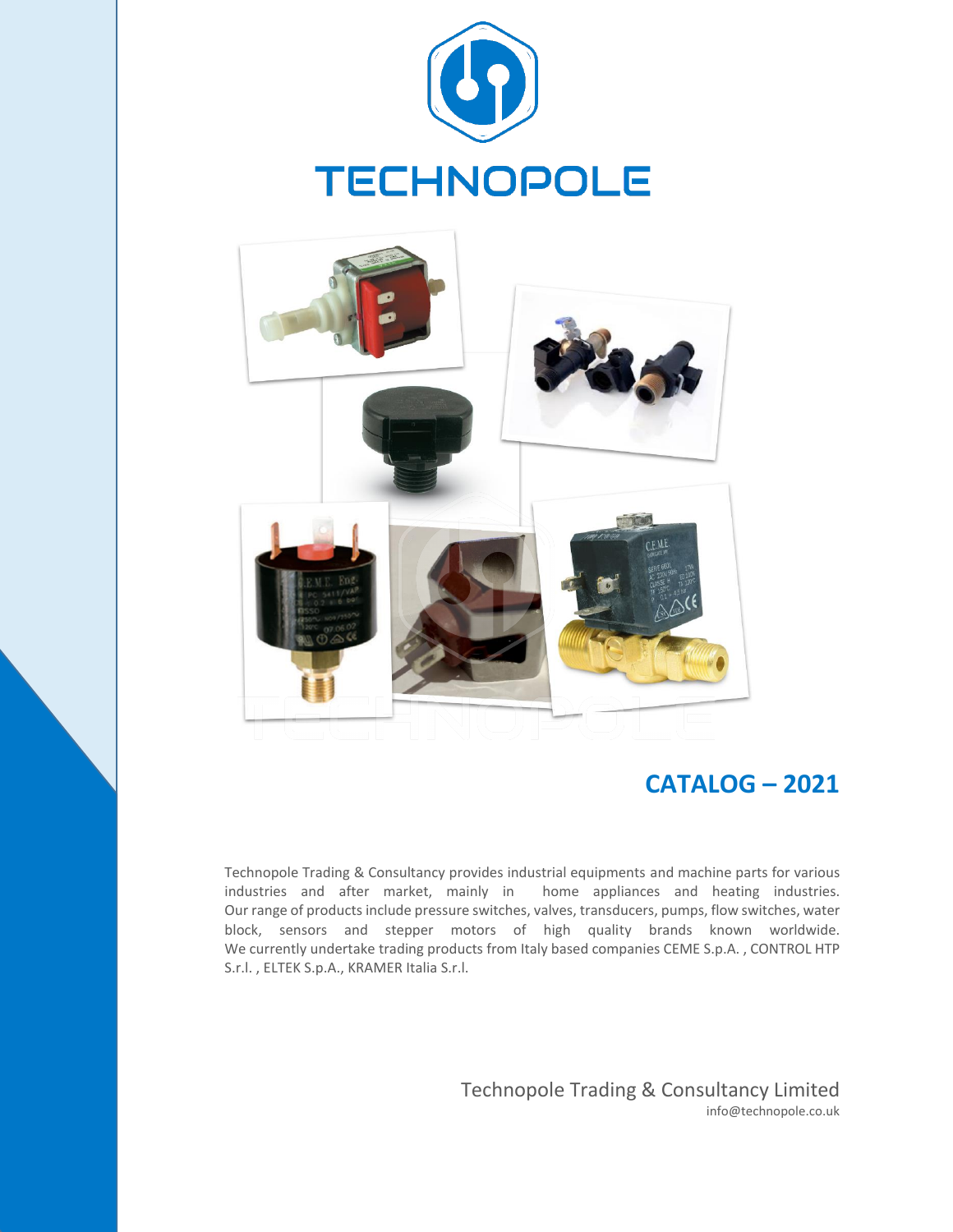

#### • **PRESSURE SWITCHES**



 **Code: TE-CE-6421**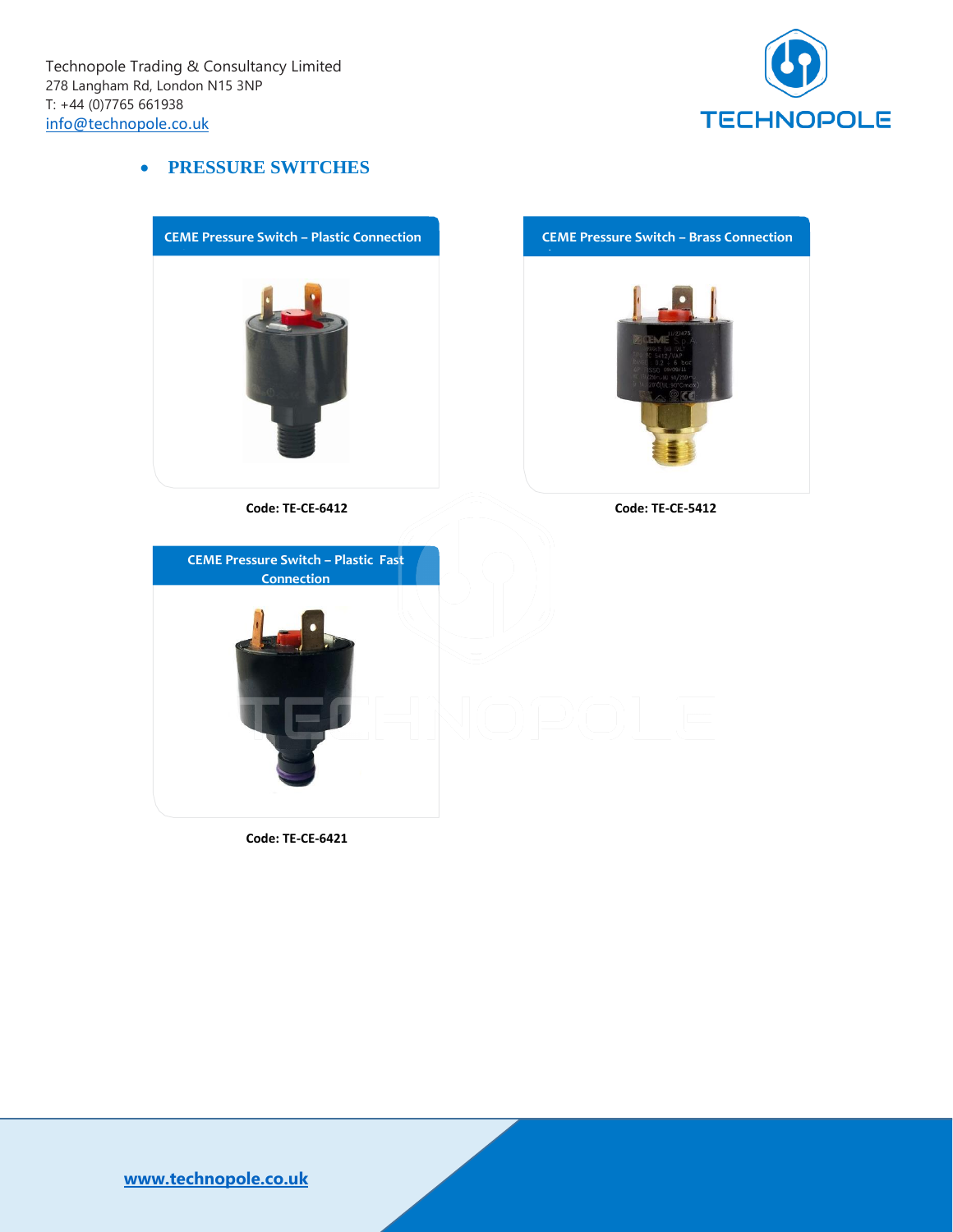

#### • **PRESSURE SENSORS**

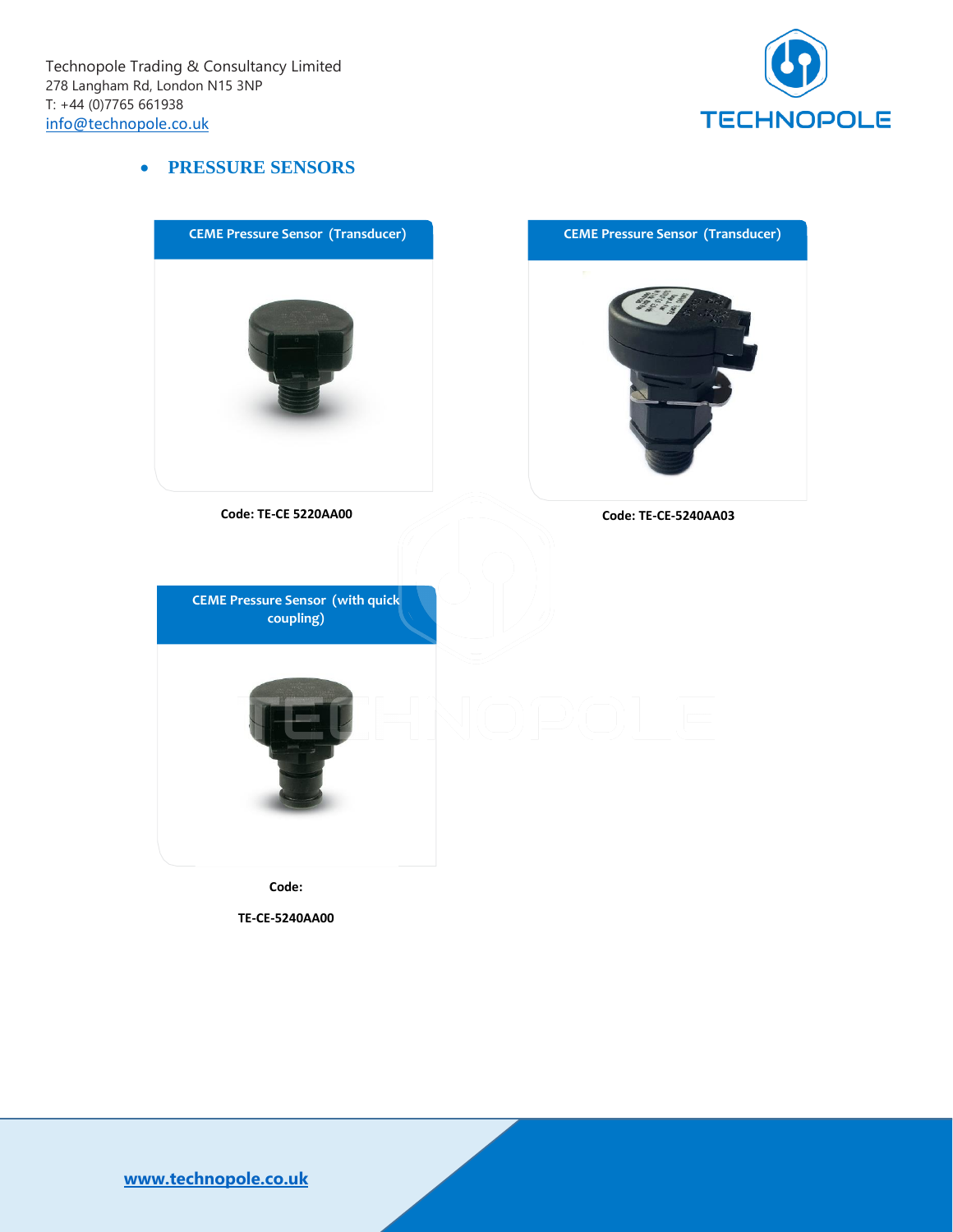

#### • **VALVES & PUMPS**



 **Code: TE-CE-E5FMSP**

 **Code: TE-CE-E7**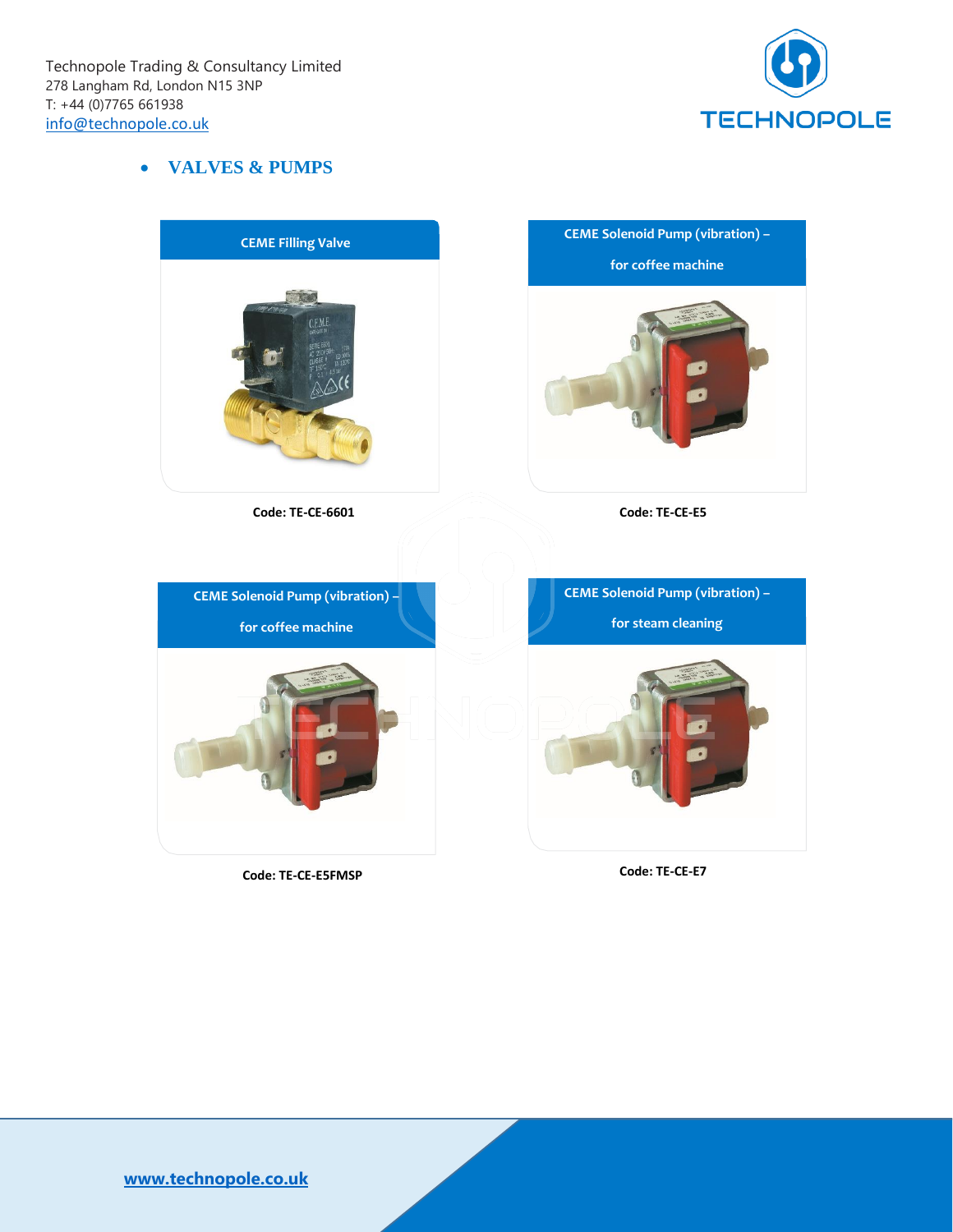

# • **FLOW SWITCHES & FLOW METERS & WATER BLOCK**



**TE-EL-10073017 (long outlet)**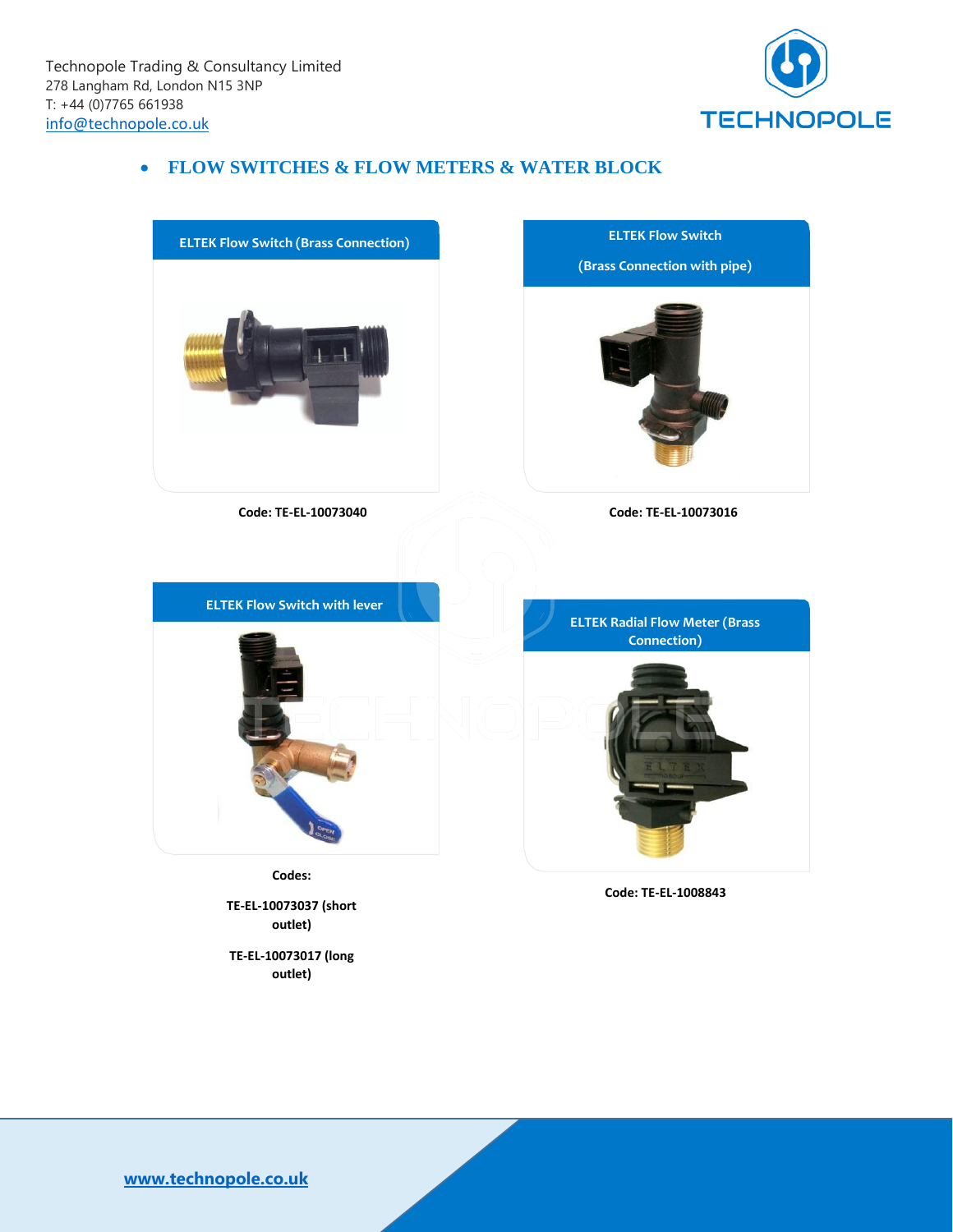

# • **FLOW SWITCHES & FLOW METERS & WATER BLOCK**



 **Code: TE-EL- 10045368**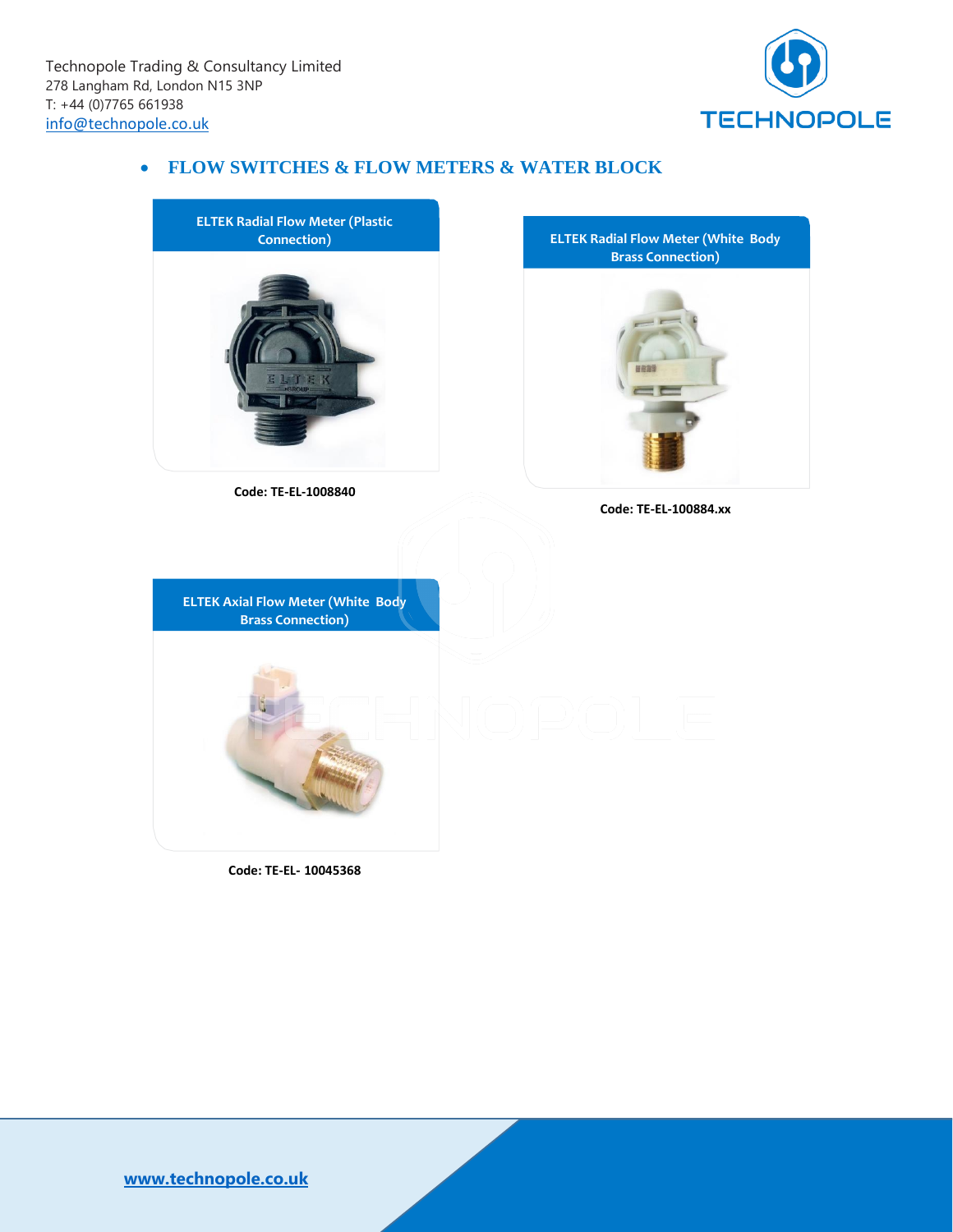

# • **FLOW SWITCHES & FLOW METERS & WATER BLOCK**

**ELTEK Axial Flow Meter (White Body Plastic Connection)**



 **Code: TE-EL-10045359**

 **Code: TE-EL- 2020**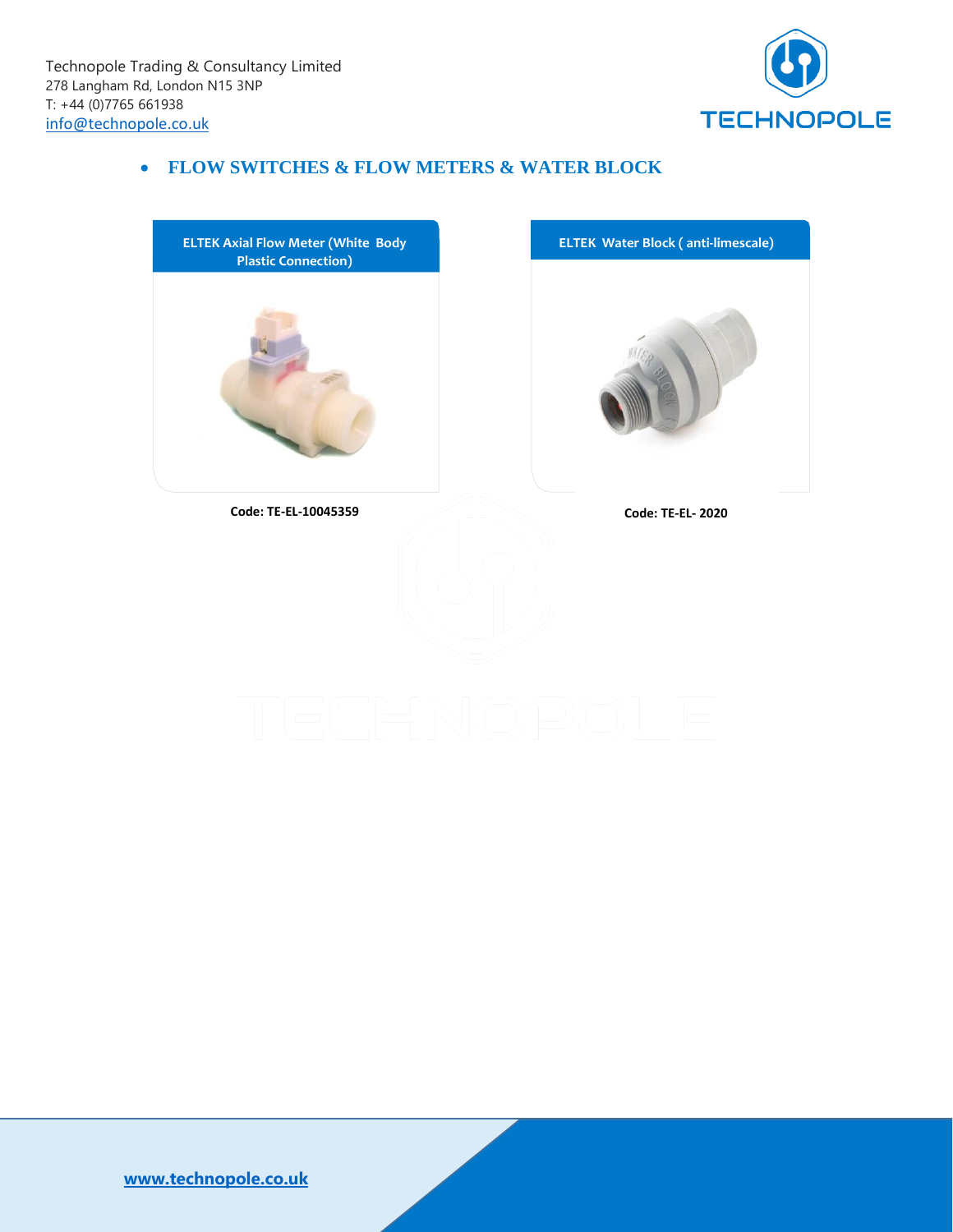

#### • **NTC SENSORS**



 **Code: TE-CO-20070250**

 **Code: TE-CO-20070220**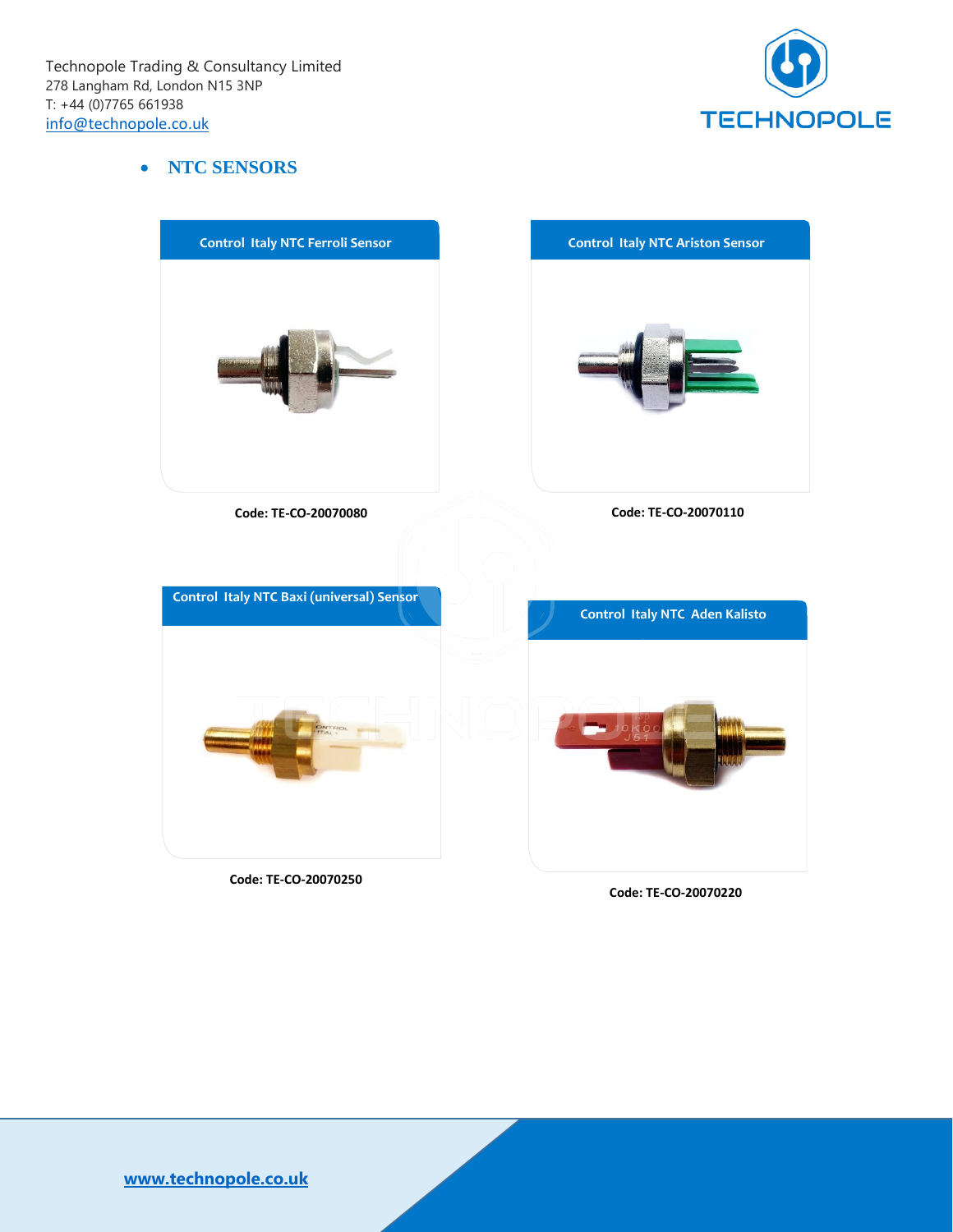

#### • **NTC SENSORS**



 **Code: TE-CO-20070300**

 **Code: TE-CO-20010080**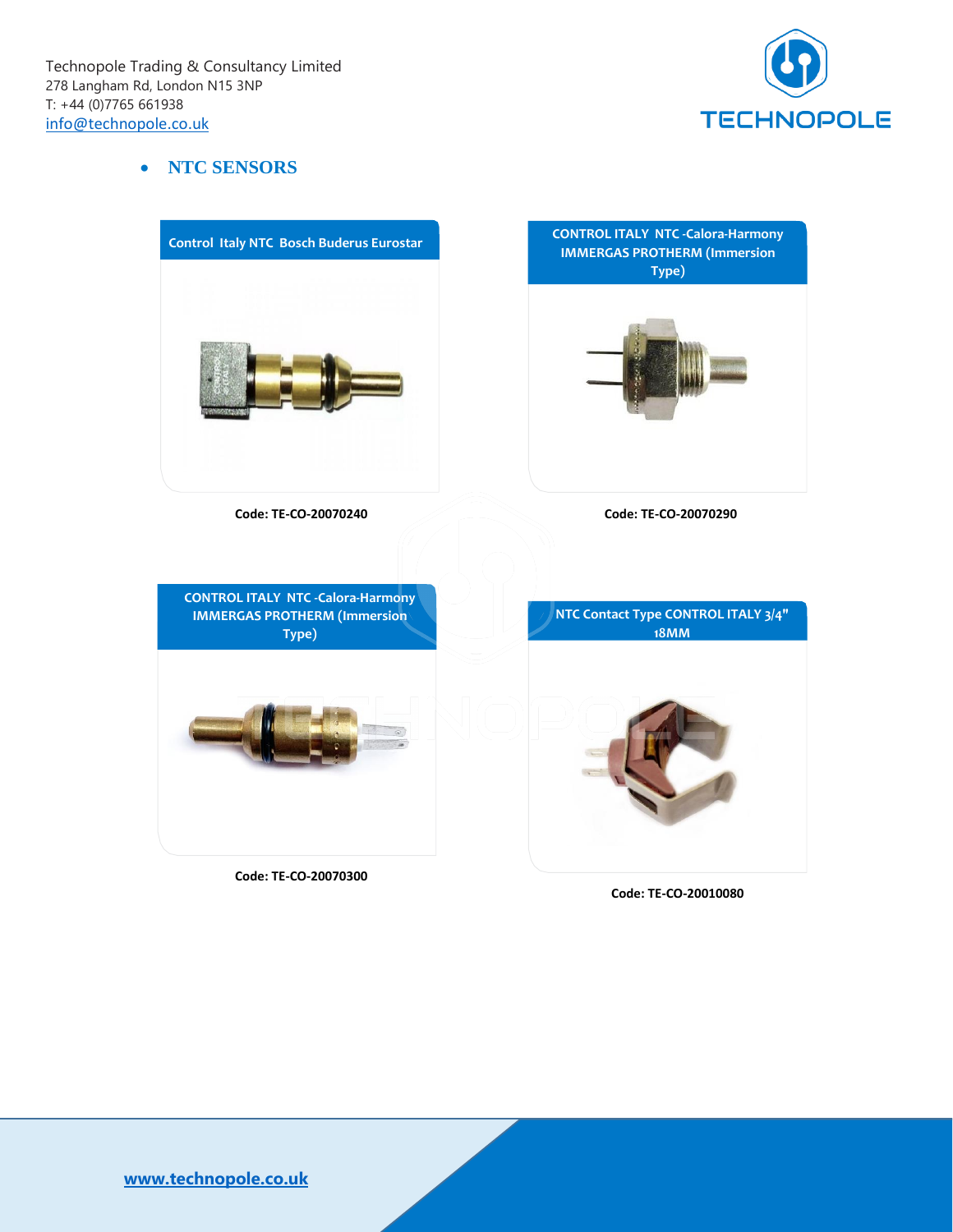

#### • **NTC SENSORS**



 **Code: TE-CO-20010270**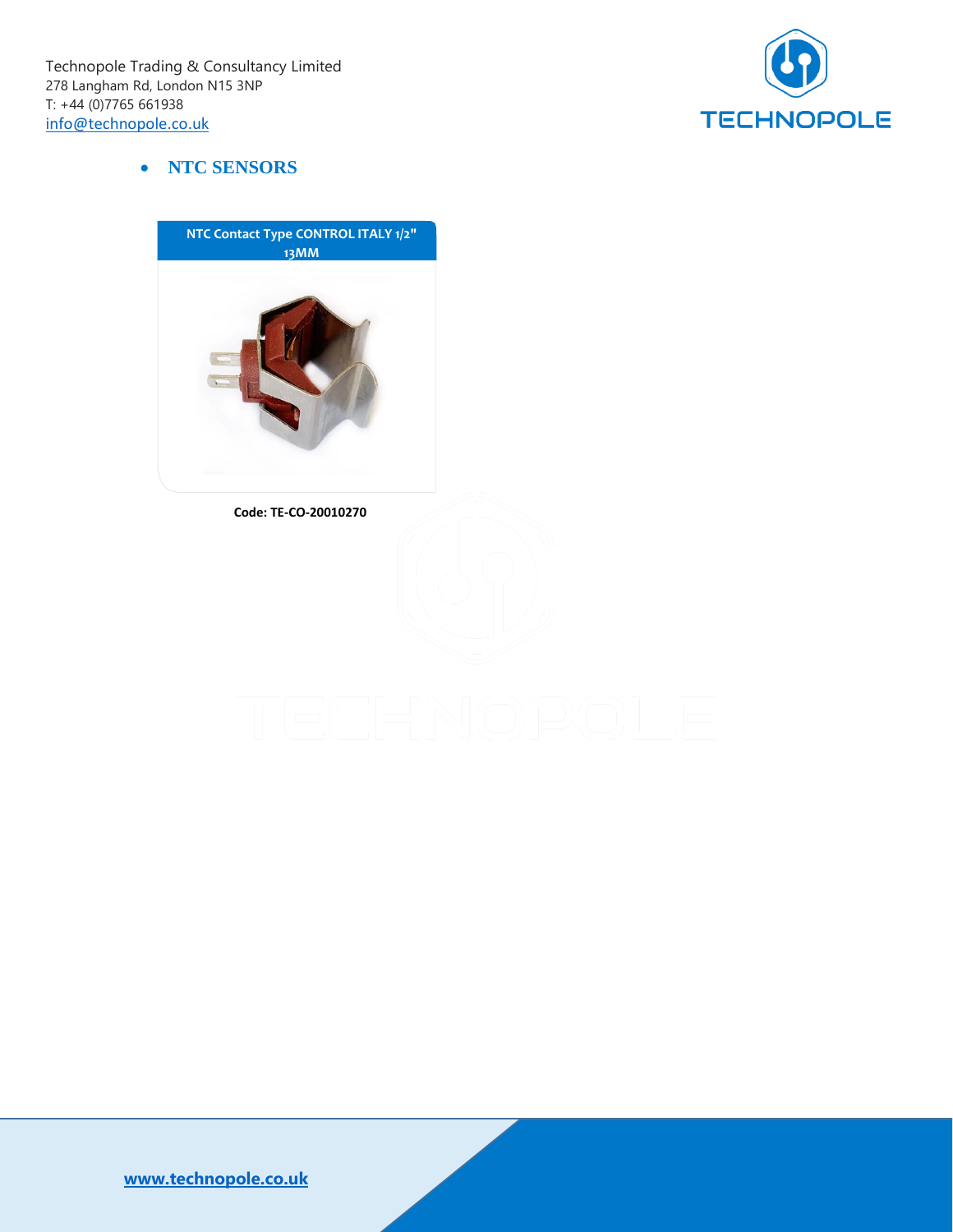

### • **SAFETY VALVES**



**Code: TE-KR-0661**

**Code: TE-KR-0351**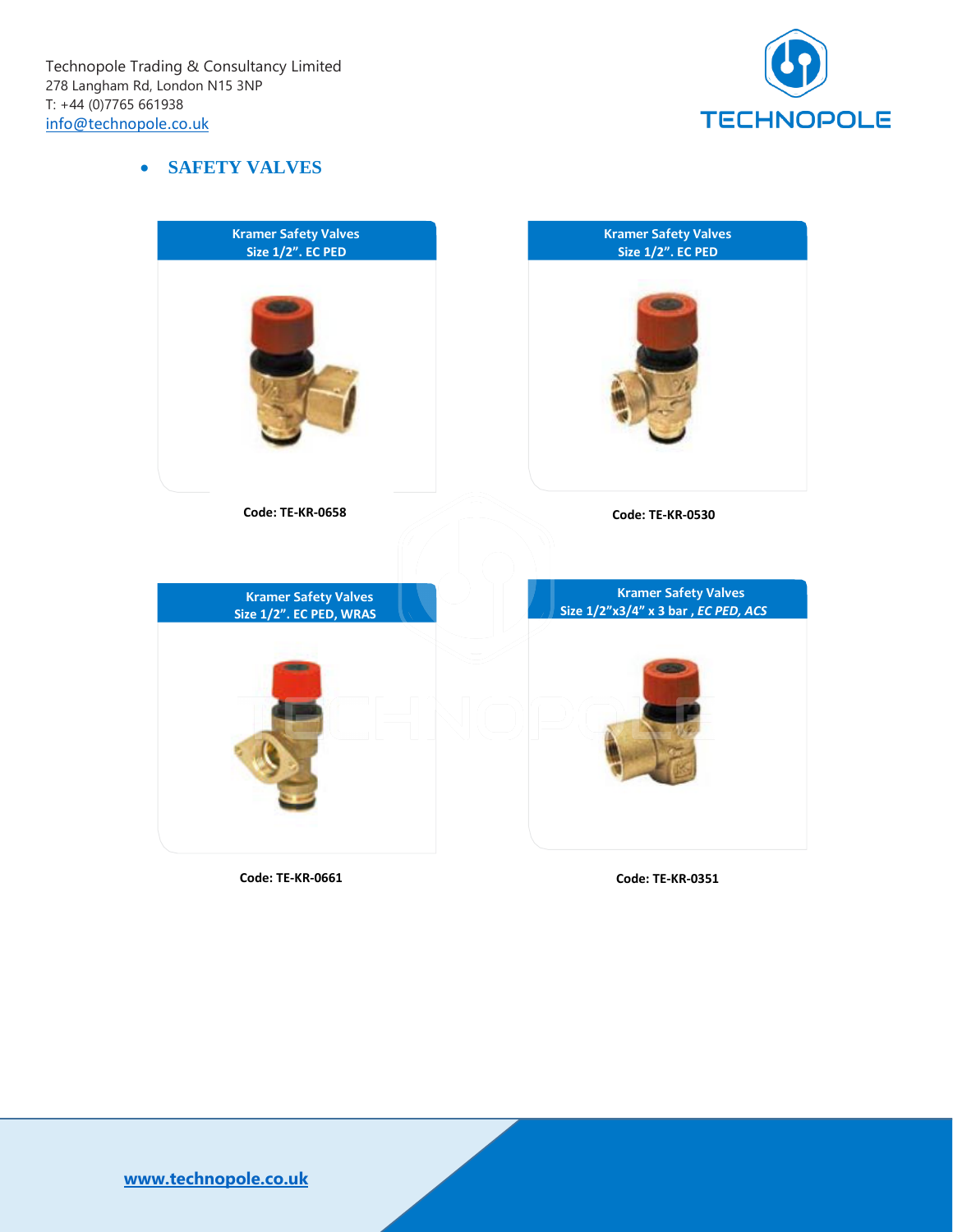

#### • **SAFETY VALVES**



**Code: TE-KR-0341**

**Code: TE-KR-0701**